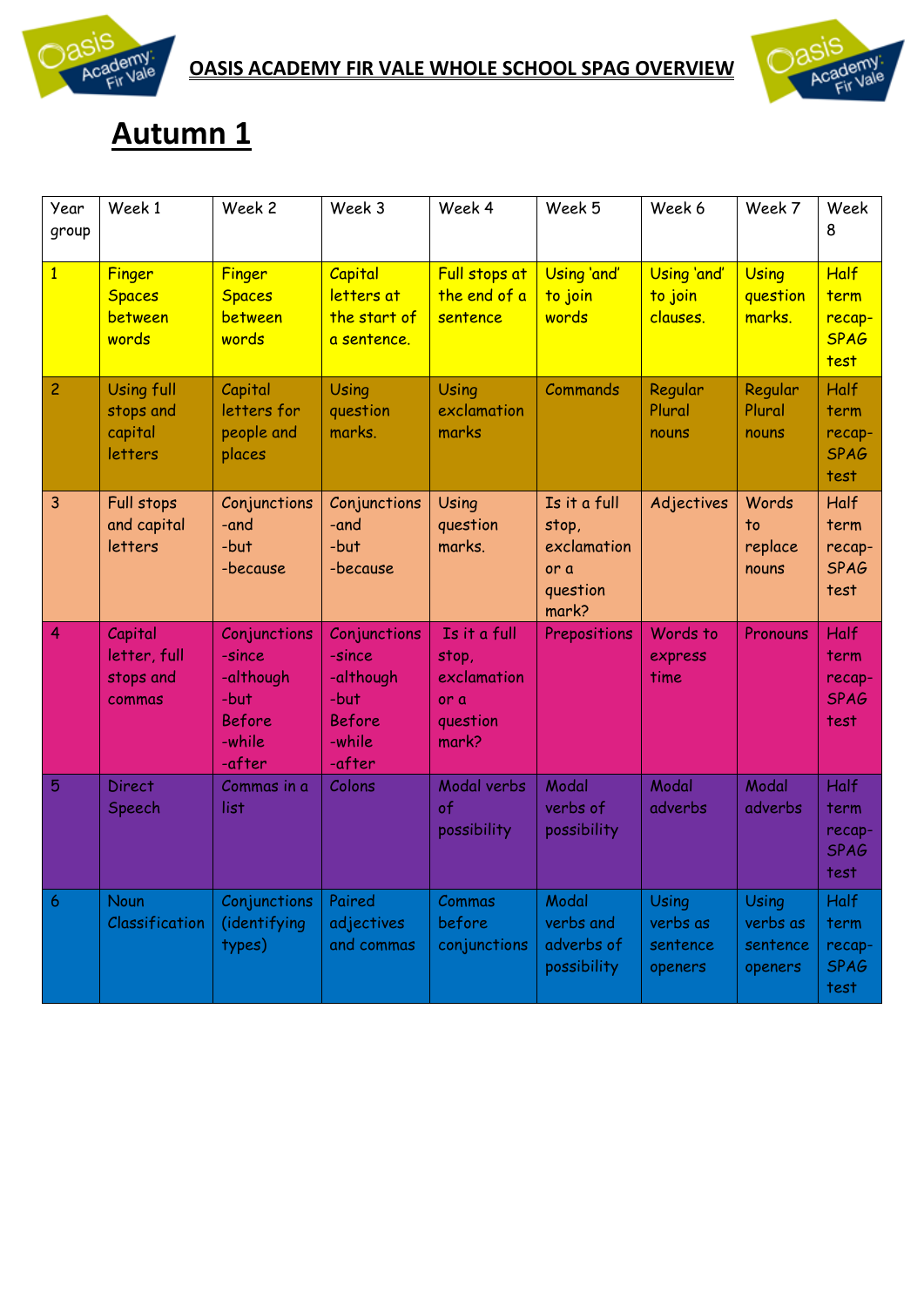



#### **Autumn 2**

| Yea<br>r<br>gro<br>$\mathsf{u}$ | Week 1                                                                       | Week 2                                                                         | Week3                                               | Week4                                                                             | Week 5                                          | Week 6                                                         | Week 7                          |
|---------------------------------|------------------------------------------------------------------------------|--------------------------------------------------------------------------------|-----------------------------------------------------|-----------------------------------------------------------------------------------|-------------------------------------------------|----------------------------------------------------------------|---------------------------------|
| $\overline{1}$                  | Recap of<br>last half<br>term (use<br>test<br>results to<br>inform<br>focus) | Capital<br>letters at<br>the start<br>of a<br>sentence                         | <b>Full stops</b><br>at the end<br>of a<br>sentence | Punctuating a<br>sentence with<br>-capital letter<br>-finger spaces<br>-full stop | Using 'and'<br>to join<br>words                 | Using 'and' to<br>join clauses.                                | Half term<br>recap-SPAG<br>test |
| $\overline{c}$                  | Recap of<br>last half<br>term (use<br>test<br>results to<br>inform<br>focus) | Commas in<br>list                                                              | Apostroph<br>es for<br>contractio<br>ns             | Apostrophes<br>for<br>contractions                                                | Prefix 'un'                                     | Sentence<br>forms<br><b>Statement</b><br>-question<br>-command | Half term<br>recap-SPAG<br>test |
| 3                               | Recap of<br>last half<br>term (use<br>test<br>results to<br>inform<br>focus) | Conjunctio<br>ns to<br>express<br>time                                         | Past tense                                          | Prepositions                                                                      | Speech<br>(inverted<br>commas)                  | Verbs                                                          | Half term<br>recap-SPAG<br>test |
| $\overline{4}$                  | Recap of<br>last half<br>term (use<br>test<br>results to<br>inform<br>focus) | Present<br>and past<br>tense                                                   | Present<br>and past<br>tense                        | <b>Auxiliary verb</b>                                                             | <b>Direct</b><br>speech                         | Adverbs                                                        | Half term<br>recap-SPAG<br>test |
| $\overline{5}$                  | Recap of<br>last half<br>term (use<br>test<br>results to<br>inform<br>focus) | Coordinati<br>ng<br>Conjunctio<br>ns/<br>Subordinat<br>ing<br>conjunctio<br>ns | elative<br>clauses                                  | Active voice                                                                      | Passive voice                                   | Semi-colons                                                    | Half term<br>recap-SPAG<br>test |
| $\ddot{\mathbf{6}}$             | Recap of<br>last half<br>term (use<br>test<br>results to<br>inform<br>focus) | Parenthese<br>$\mathbf{s}$<br>-brackets<br>-dashes<br>-commas                  | Parenthese<br>-brackets<br>-dashes<br>-commas       | -Semi colon<br>-colon<br>-dashes for<br>clauses                                   | -Semi colon<br>-colon<br>-dashes for<br>clauses | Relative<br>clause                                             | Half term<br>recap-SPAG<br>test |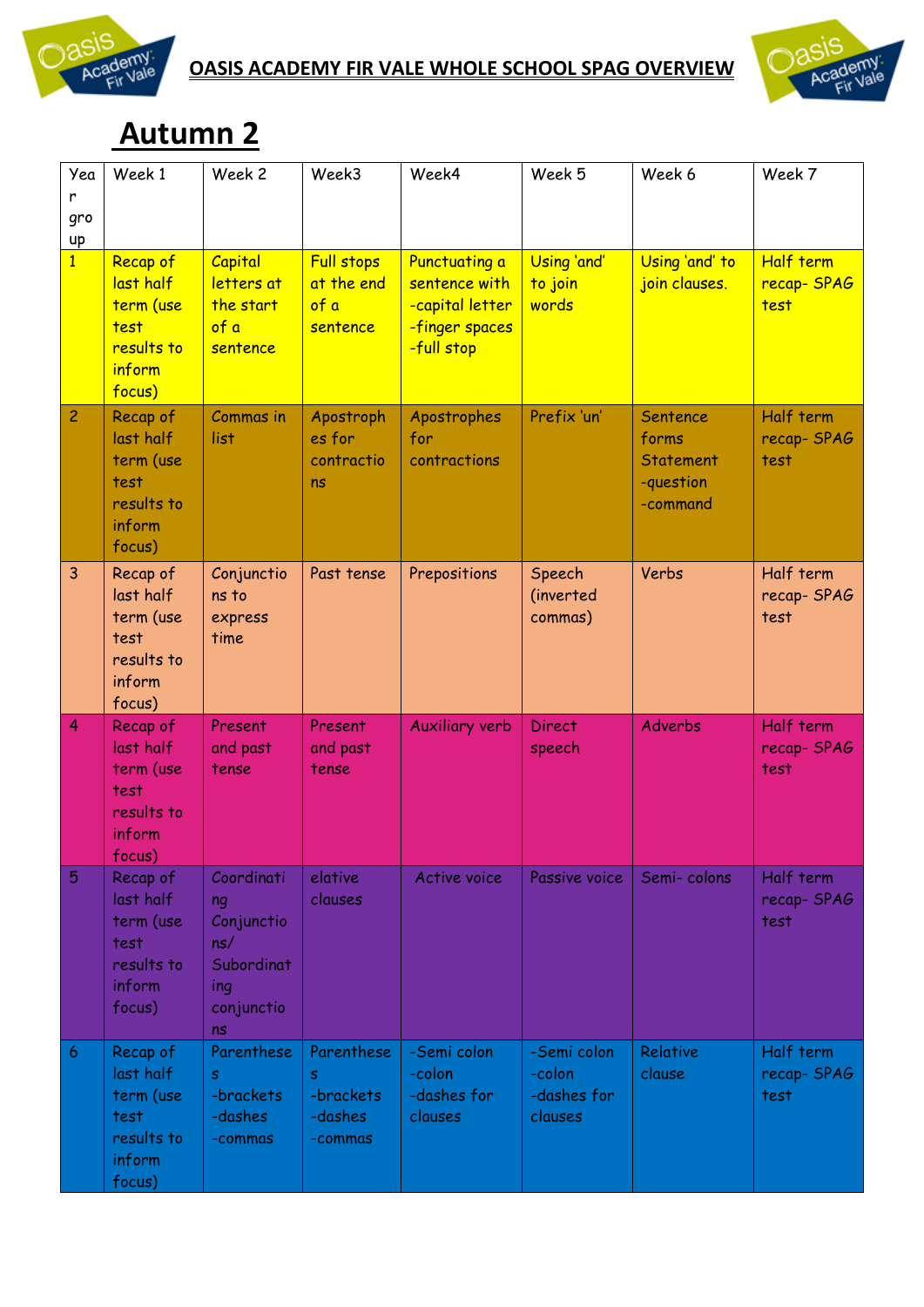



# **Spring 1**

| Year<br>group       | Week 1                                                                    | Week 2                               | Week3                                                                 | Week4                                                      | Week 5                                                     | Week 6                                         |
|---------------------|---------------------------------------------------------------------------|--------------------------------------|-----------------------------------------------------------------------|------------------------------------------------------------|------------------------------------------------------------|------------------------------------------------|
| $\overline{1}$      | Recap of last<br>half term<br>(use test<br>results to<br>inform<br>focus) | <b>Using</b><br>exclamation<br>marks | Is it a<br>question<br>mark<br>Exclamation<br>mark or a<br>full stop? | Capital<br>letters for<br>names and<br>days of the<br>week | Capital<br>letters for<br>names and<br>days of the<br>week | <b>Half term</b><br>recap-<br><b>SPAG test</b> |
| $\overline{c}$      | Recap of last<br>half term<br>(use test<br>results to<br>inform<br>focus) | Regular past<br>tense verbs          | Past tense<br>(spelling<br>changes)                                   | Expanded<br>noun<br>phrases                                | Apostrophe<br>for<br>possession                            | Half term<br>recap-<br><b>SPAG</b> test        |
| 3                   | Recap of last<br>half term<br>(use test<br>results to<br>inform<br>focus) | Adjectives<br>to compare             | Plurals                                                               | Adverbs of<br>manner                                       | <b>Improving</b><br>verbs                                  | Half term<br>recap-<br>SPAG test               |
| $\overline{4}$      | Recap of last<br>half term<br>(use test<br>results to<br>inform<br>focus) | Alternative<br>verbs                 | Constructing<br>the same<br>sentence in<br>a different<br>way         | Clauses<br>within<br>sentences                             | Non<br>countable<br>nouns                                  | Half term<br>recap-<br><b>SPAG</b> test        |
| 5                   | Recap of last<br>half term<br>(use test<br>results to<br>inform<br>focus) | Perfect<br>tense                     | Prepositions<br>of time                                               | Apostrophes                                                | Imperative<br>verbs<br>-statement<br>-question<br>-command | Half term<br>recap-<br>SPAG test               |
| $\ddot{\mathbf{6}}$ | Recap of last<br>half term<br>(use test<br>results to<br>inform<br>focus) | Expanded<br>noun<br>phrases          | Passive<br>voice                                                      | Past perfect<br>tense                                      | Adverbs<br>and<br>Adverbial<br>Phrases                     | Half term<br>recap-<br>SPAG test               |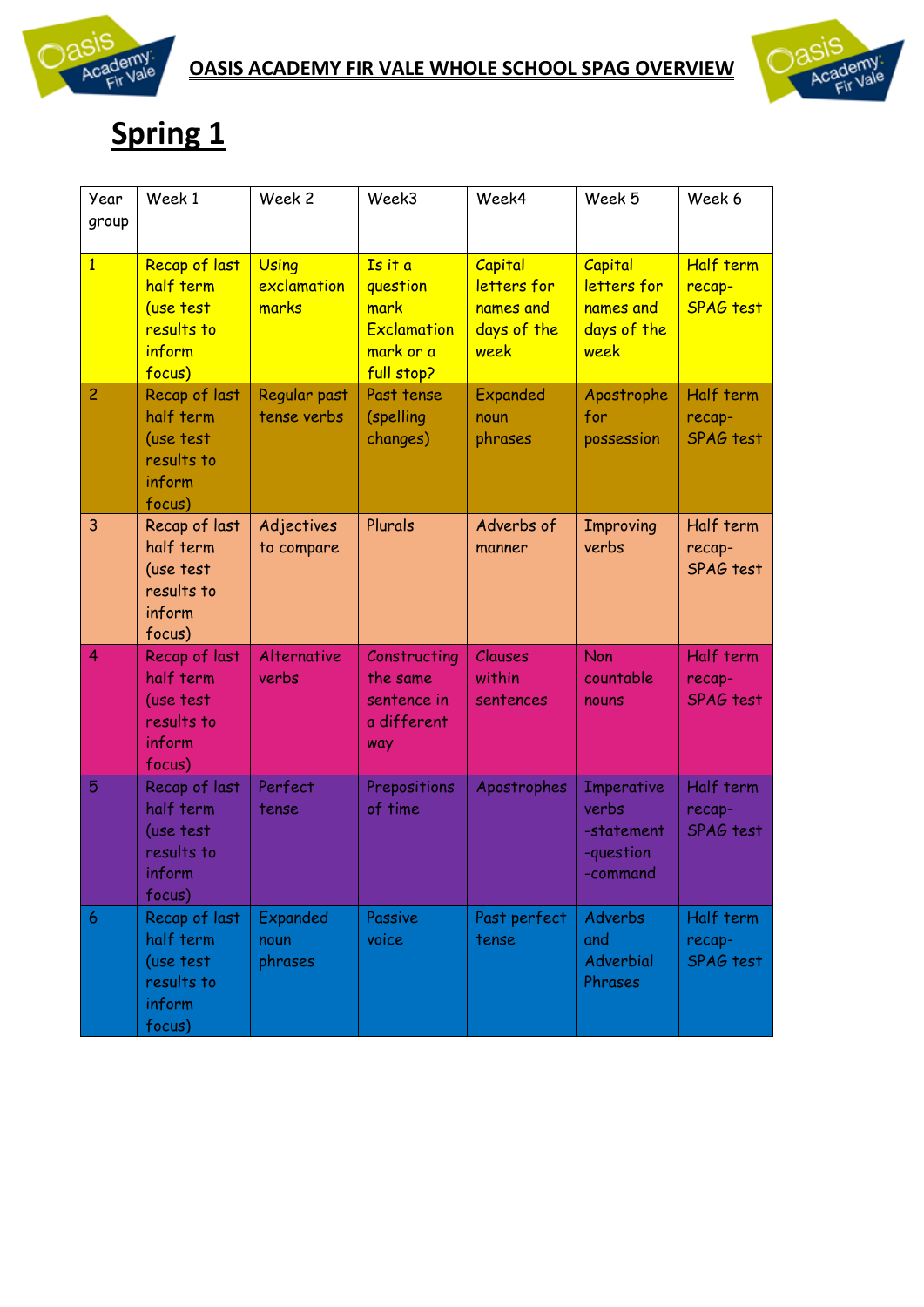



# **Spring 2**

| Year<br>group  | Week 1                                                                    | Week 2                                          | Week3                                  | Week4                                 | Week 5                                                           | Week 6                                         |
|----------------|---------------------------------------------------------------------------|-------------------------------------------------|----------------------------------------|---------------------------------------|------------------------------------------------------------------|------------------------------------------------|
| $\overline{1}$ | Recap of last<br>half term<br>(use test<br>results to<br>inform<br>focus) | Capital<br>letters for<br>Months of<br>the Year | The<br>personal<br>Pronoun 'I'         | Recognising<br>and using<br>verbs     | Recognising<br>and using<br>verbs                                | <b>Half term</b><br>recap-<br><b>SPAG test</b> |
| $\overline{c}$ | Recap of last<br>half term<br>(use test<br>results to<br>inform<br>focus) | Use the<br>progressive<br>tense                 | <b>Irregular</b><br><b>Past Tense</b>  | Adverbs<br>(suffix ly)                | Using 'and'<br>and 'but'                                         | Half term<br>recap-<br><b>SPAG</b> test        |
| $\overline{3}$ | Recap of last<br>half term<br>(use test<br>results to<br>inform<br>focus) | <b>Irregular</b><br>Past Tense                  | Conjunctions                           | Apostrophe<br>for<br>contractions     | <b>Direct</b><br>speech with<br>speech<br>marks                  | Half term<br>recap-<br>SPAG test               |
| $\overline{4}$ | Recap of last<br>half term<br>(use test<br>results to<br>inform<br>focus) | Linking<br>ideas in<br>sentences                | <b>Statements</b><br>into<br>questions | Fronted<br><b>Adverbials</b>          | <b>Adverbs</b><br>(not ending<br>in $ y\rangle$                  | Half term<br>recap-<br>SPAG test               |
| 5              | Recap of last<br>half term<br>(use test<br>results to<br>inform<br>focus) | Hyphens in<br>compound<br>words                 | Fronted<br>adverbials                  | First person<br>and third<br>person   | Subjunctive<br>form                                              | Half term<br>recap-<br>SPAG test               |
| $\vert 6$      | Recap of last<br>half term<br>(use test<br>results to<br>inform<br>focus) | Modal verbs<br>of<br>politeness                 | Paragraphs                             | <b>Implied</b><br>relative<br>pronoun | Prefixes<br>for verbs<br>Re, dis, un,<br>mis, over,<br>under, ex | Half term<br>recap-<br>SPAG test               |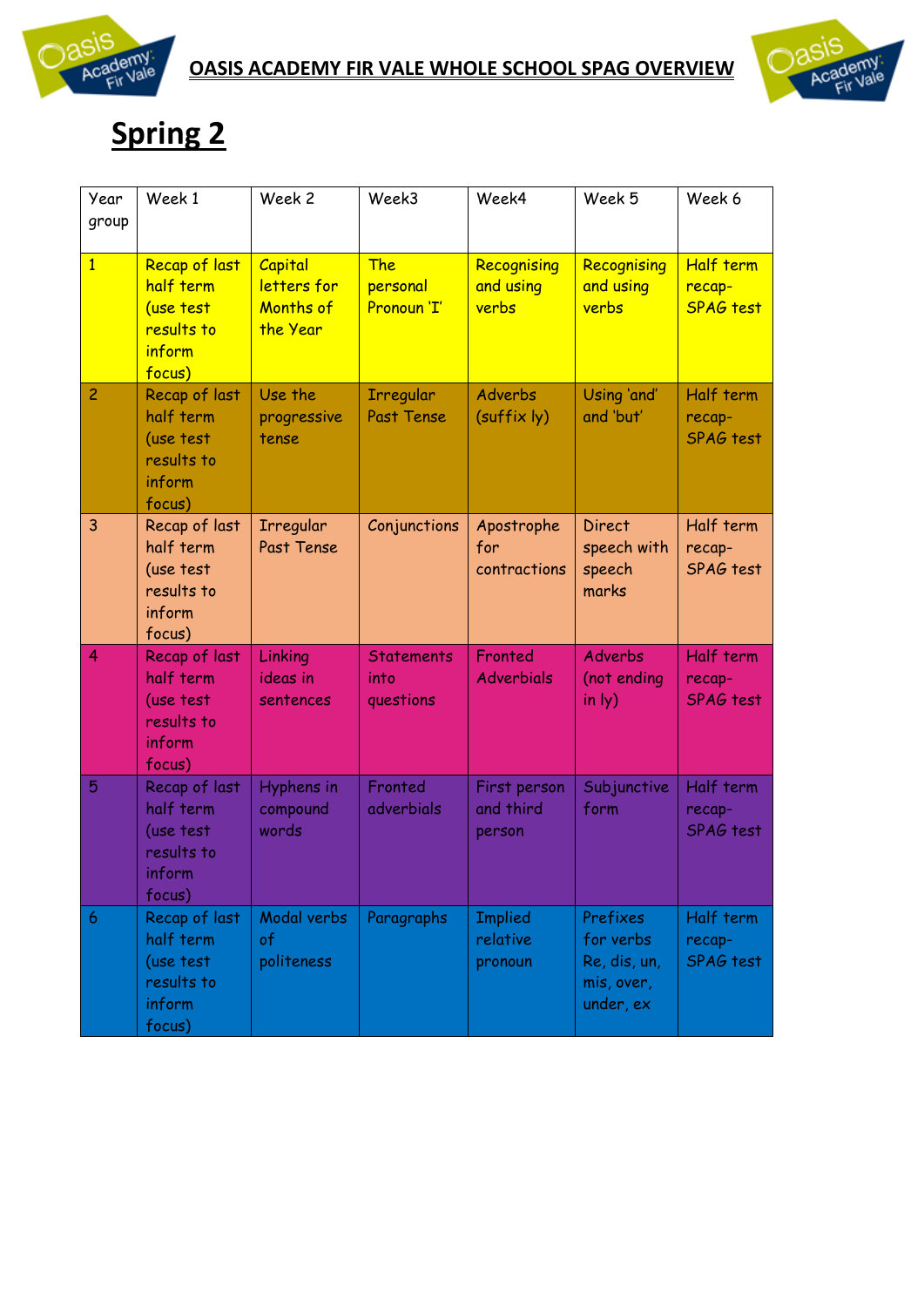



### **Summer 1**

| Year<br>group  | Week 1                                                                    | Week 2                                 | Week3                                              | Week4                               | Week 5                                                              | Week 6                                         |
|----------------|---------------------------------------------------------------------------|----------------------------------------|----------------------------------------------------|-------------------------------------|---------------------------------------------------------------------|------------------------------------------------|
| $\overline{1}$ | Recap of last<br>half term<br>(use test<br>results to<br>inform<br>focus) | Using the<br>prefix 'un'               | Using the<br>prefix 'un'                           | Regular<br>plural nouns             | Regular<br>plural nouns                                             | <b>Half term</b><br>recap-<br><b>SPAG test</b> |
| $\overline{2}$ | Recap of last<br>half term<br>(use test<br>results to<br>inform<br>focus) | Using<br>'because'                     | Suffix 'less'                                      | Using<br>-when<br>$-i f$<br>-that'  | Using<br>$-0r$                                                      | Half term<br>recap-<br>SPAG test               |
| $\overline{3}$ | Recap of last<br>half term<br>(use test<br>results to<br>inform<br>focus) | Commas in a<br>list                    | Adverbs to<br>begin<br>sentences                   | Apostrophe<br>for<br>possession     | Present<br>perfect<br>tense                                         | Half term<br>recap-<br><b>SPAG</b> test        |
| $\overline{4}$ | Recap of last<br>half term<br>(use test<br>results to<br>inform<br>focus) | Word<br>classes<br>(part of<br>speech) | Present<br>perfect and<br>past<br>perfect<br>tense | Different<br>sentence<br>structures | Apostrophe<br>for<br>contractions                                   | Half term<br>recap-<br><b>SPAG</b> test        |
| 5              | Recap of last<br>half term<br>(use test<br>results to<br>inform<br>focus) | <b>Brackets</b>                        | Reported<br>speech                                 | <b>Adverbs</b>                      | Convert<br>nouns and<br>adjectives<br>to verbs<br>using<br>suffixes | Half term<br>recap-<br>SPAG test               |
| $\vert 6$      | Recap of last<br>half term<br>(use test<br>results to<br>inform<br>focus) | Subjunctive<br>form                    | Reported<br>speech                                 | Commas to<br>clarify<br>meaning     | Subject/<br>object                                                  | Half term<br>recap-<br>SPAG test               |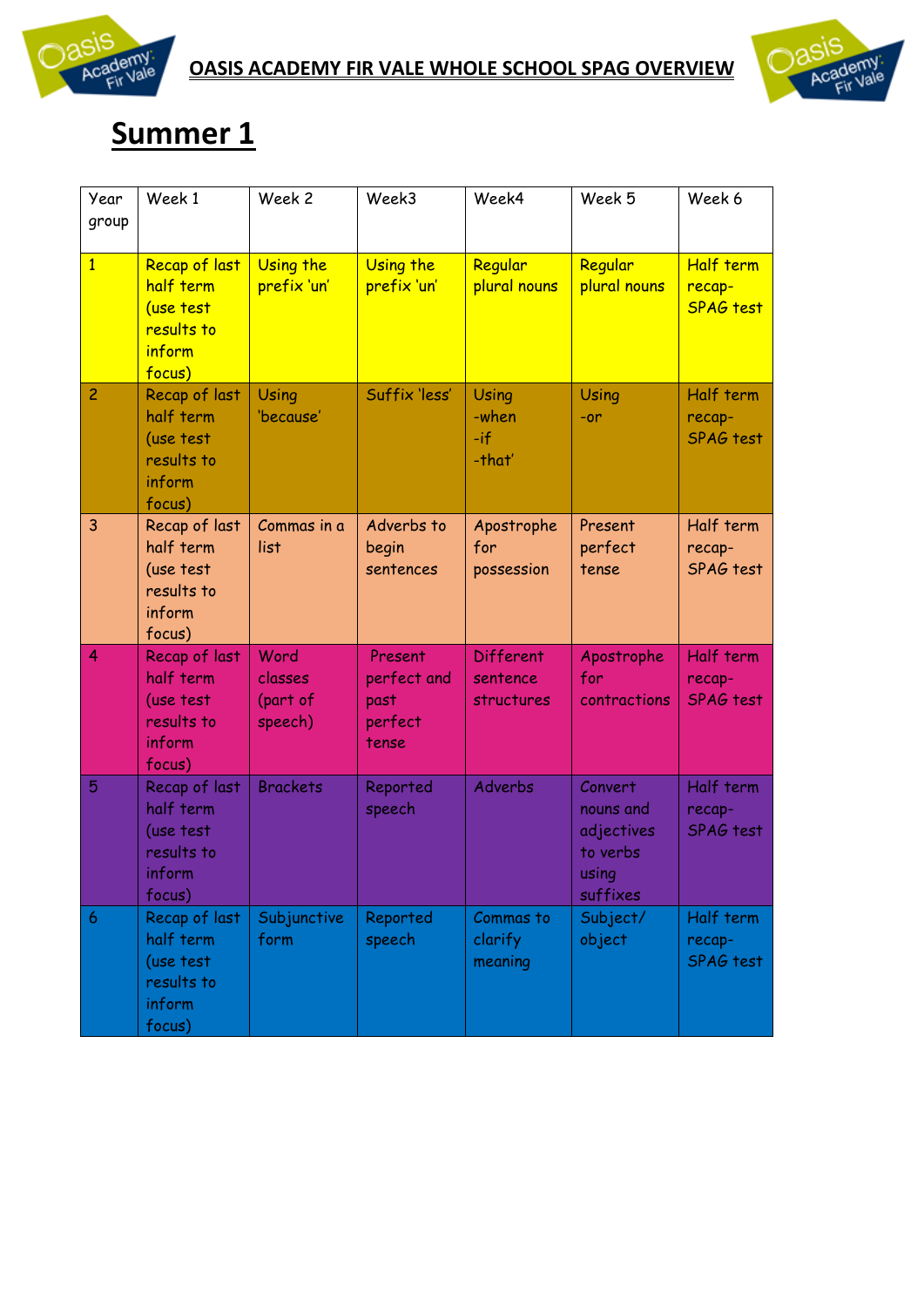



### **Summer 2**

| Year<br>group  | Week 1                                                                    | Week 2                                                       | Week3                                                 | Week4                                              | Week 5                                            | Week 6                                                   |
|----------------|---------------------------------------------------------------------------|--------------------------------------------------------------|-------------------------------------------------------|----------------------------------------------------|---------------------------------------------------|----------------------------------------------------------|
| $\overline{1}$ | Recap of<br>last half<br>term (use<br>test results<br>to inform<br>focus) | Regular<br>past tense<br>verbs                               | Regular past<br>tense verbs                           | <b>Combining</b><br>words to<br>make<br>sentences  | <b>Combining</b><br>words to<br>make<br>sentences | <b>Sequencing</b><br>sentences<br>to form a<br>narrative |
| $\overline{c}$ | Recap of<br>last half<br>term (use<br>test results<br>to inform<br>focus) | <b>Suffiixes</b><br>'er' and 'est'<br>added to<br>adjectives | <b>Irregular</b><br>plural nouns                      | Word<br>classes                                    | Word<br>classes                                   | Compound<br>words                                        |
| $\overline{3}$ | Recap of<br>last half<br>term (use<br>test results<br>to inform<br>focus) | Subordinate<br>clauses                                       | Subordinate<br>clauses                                | Alternative<br>'said'                              | Alternative<br>'said'                             | Irregular<br>adjectives<br>to compare                    |
| $\overline{4}$ | Recap of<br>last half<br>term (use<br>test results<br>to inform<br>focus) | Regular and<br>irregular<br>plurals                          | Regular and<br>irregular<br>plurals                   | Prefixes                                           | Apostrophe<br>for<br>possession                   | <b>Determiners</b>                                       |
| 5              | Recap of<br>last half<br>term (use<br>test results<br>to inform<br>focus) | <b>Determiners</b>                                           | Commas for<br>parenthesis                             | <b>Dashes</b>                                      | Synonyms                                          | Expanded<br>noun<br>phrases                              |
| $\vert 6$      | Recap of<br>last half<br>term (use<br>test results<br>to inform<br>focus) | Synonyms                                                     | Apostrophe<br>for<br>possession<br>and<br>contraction | Adverbs (of<br>certainty,<br>degrees and<br>place) | <b>Ellipses</b>                                   | <b>Adverbs</b><br>without 'ly'<br>ended                  |